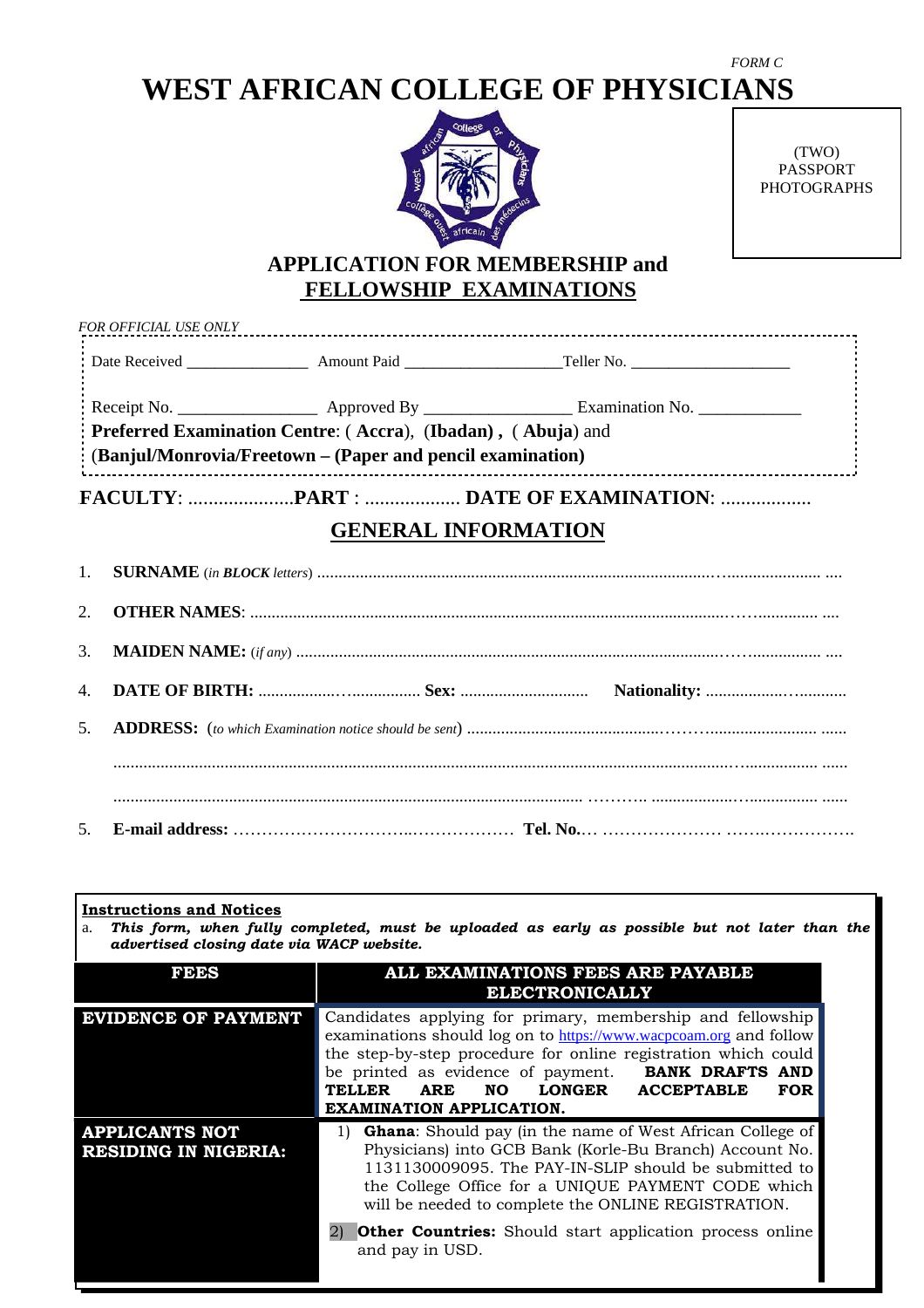#### *FORM C*

### **SPECIFIC DETAILS**

6. Faculty Examination for which candidate wishes to appear (*Please Mark X in the appropriate Box*)

|    | <b>Faculties</b>           | <b>Sub-Speciality</b> (where applicable): |
|----|----------------------------|-------------------------------------------|
|    | <b>COMMUNITY HEALTH</b>    |                                           |
| 2. | <b>FAMILY MEDICINE</b>     |                                           |
| 3. | <b>INTERNAL MEDICINE</b>   |                                           |
| 4. | <b>LABORATORY MEDICINE</b> |                                           |
| 5. | <b>PAEDIATRICS</b>         |                                           |
| 6  | <b>PSYCHIATRY</b>          |                                           |

7. Medical School Attended & Year of Graduation: ............................................................................ ................................................................................................................................................

- 8. Institution(s) & Dates of Postgraduate Training (*attach Certificate(s) of Training*):
	- 1. ................................................................................................................................................
	- 2. ...............................................................................................................................................
	- 3. ...............................................................................................................................................
- 9. Date of previous Fellowship Examinations passed: (*attach photocopies of Certificates or Notice of Results*) Primary ....................................................................................................

10. Any previous attempt at this Examination ? Yes/No. *If yes*, list dates: 1. ................................... 3 ..........................…........ 2. ................................... 4. ........................…..........

5. ................................... 6. ........................…..........

11. Signature of Candidate *(with date)*: .....................................................................................................

- 12. Name of Head of Department: ......................................................................................................... 13. Signature of Head of Department *(with date)*: ..................................................................................
- 14. Preferred Examination Centre (*Circle as appropriate*0 **Ibadan/Accra/Abuja/**

**Banjul/Monrovia/Freetown**

#### **RECOMMENDATION**

Recommendations by Two **Fellows** in good standing with the College at least **ONE** of whom must be a Fellow of the relevant Faculty:

A. *I hereby certify that ................................................................................ is personally known to me and I consider him/her to be in every way suitable for admission into the Fellowship examination of the College*.

|            | Name | Signature                                                                                         | Date. |  |
|------------|------|---------------------------------------------------------------------------------------------------|-------|--|
| <b>B</b> . |      | him/her to be in every way suitable for admission into the Fellowship examination of the College. |       |  |
|            |      |                                                                                                   |       |  |

*Name Signature Date*